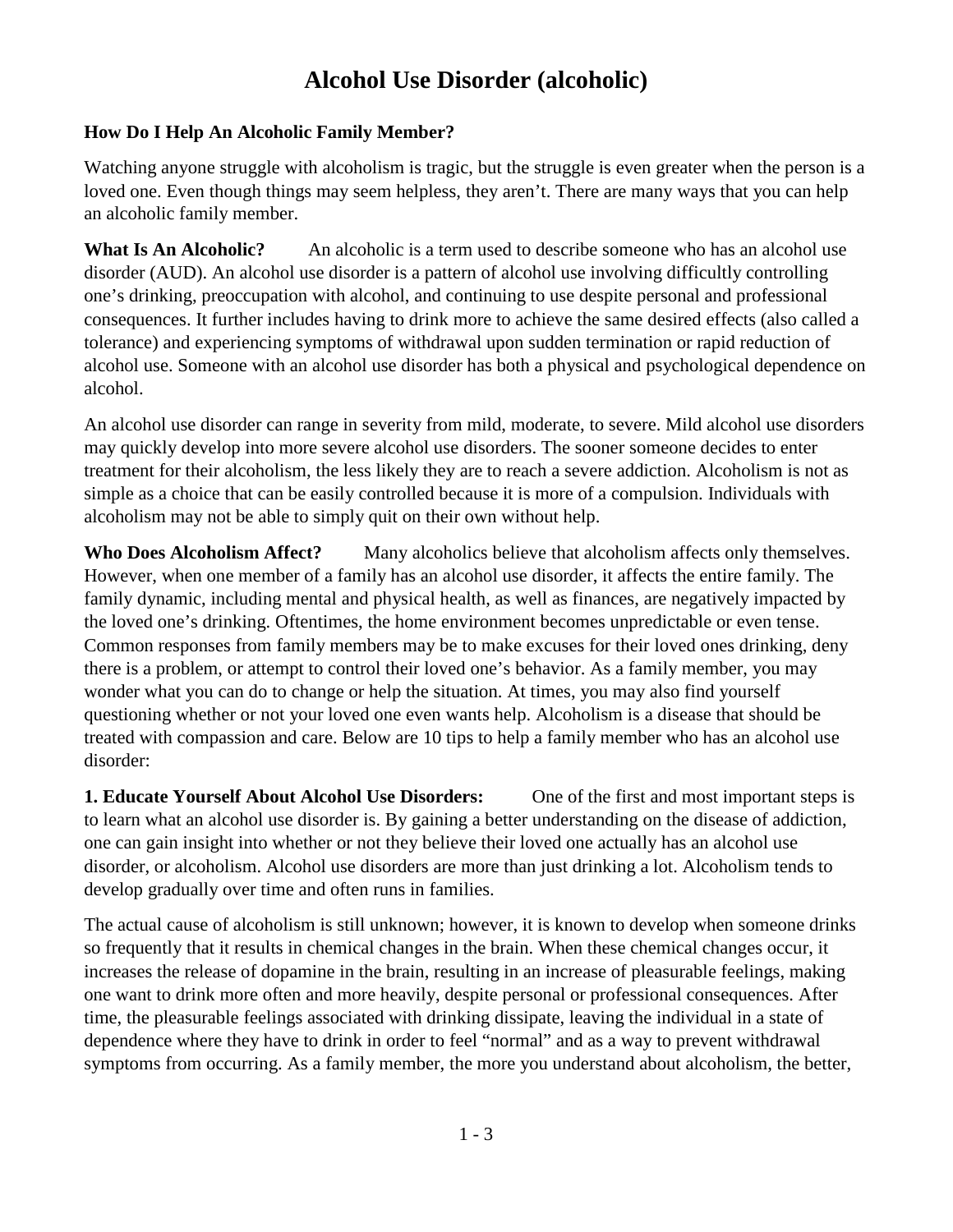## **Alcohol Use Disorder (alcoholic)**

so that you can better attempt to understand what your loved one is going through. The next step is preparing to talk with your loved one.

**2. Prepare And Practice What You're Going To Say:** It is strongly recommended to take time to prepare, on paper, what you intend to say with your loved one. Try to be supportive and remind them that you care, while avoiding statements that are negative or harsh. It is best to convey in words a specific concern you may have while using "I" statements. When we use "I" statements, it reduces accusation and allows us to articulate how we are feeling. An example includes, "I really care about you. I am concerned about your drinking, and it worries me." Showing respect while being supportive is crucial; however, it is also pertinent to be prepared for various responses. You may not receive the response you are hoping for. Do not give up hope, as when you bring up your concerns it allows you the chance to share your feelings and be heard.

**3. Make Sure Your Loved One Is Sober:** When you are ready to have a conversation of support and concern with your family member, make sure your loved one is sober. This way, they are coherent and have the capacity to fully hear and understand you and your concerns. Also, be particular with where you decide to have this conversation. Make sure you choose a quite safe place for this conversation so that you have privacy with no distractions.

**4. Listen Openly And Honestly:** Being honest, open, and compassionate helps tremendously when sharing with your loved one your concerns about their drinking. Be prepared for defensiveness. If possible, try to roll with the resistance. Share with compassion your concerns while offering your support to your family member. Be sure to listen intently and not interrupt them while speaking. This allows for open dialogue and invites honesty and trust.

**5. Offer Support:** It is important to be empathetic, compassionate, and understanding. Provide reassurance that you will be there to help your family member as much as you can. Be sincere. Imagine what it must be like to be in the other person's shoes and covey that empathy when expressing yourself. The best outcome would be to have your family member agree to enter treatment. Providing a list of residential treatment options may be beneficial. If your loved one agrees to quit or cut down, make sure that they make sincere commitments, and be sure to follow up with them on those commitments. Holding your family member accountable for a decision to change is important. Remember, actions speak louder than words.

**6. Consider Involving A Professional:** Having a private conversation with your loved one about your concerns regarding their drinking is not the same thing as having an intervention. If your loved one is resistant or unwilling to admit they have a problem, it may be beneficial to consider meeting with an addiction professional to plan an intervention. An intervention for alcohol use disorders involves an addiction professional, family members, colleagues, close friends, and other loved ones getting together to confront and urge their loved one to enter treatment. They meet first to plan, on paper, what they intend to share, and follow-up with consequences if their loved one does not agree to reach out for help and enter treatment.